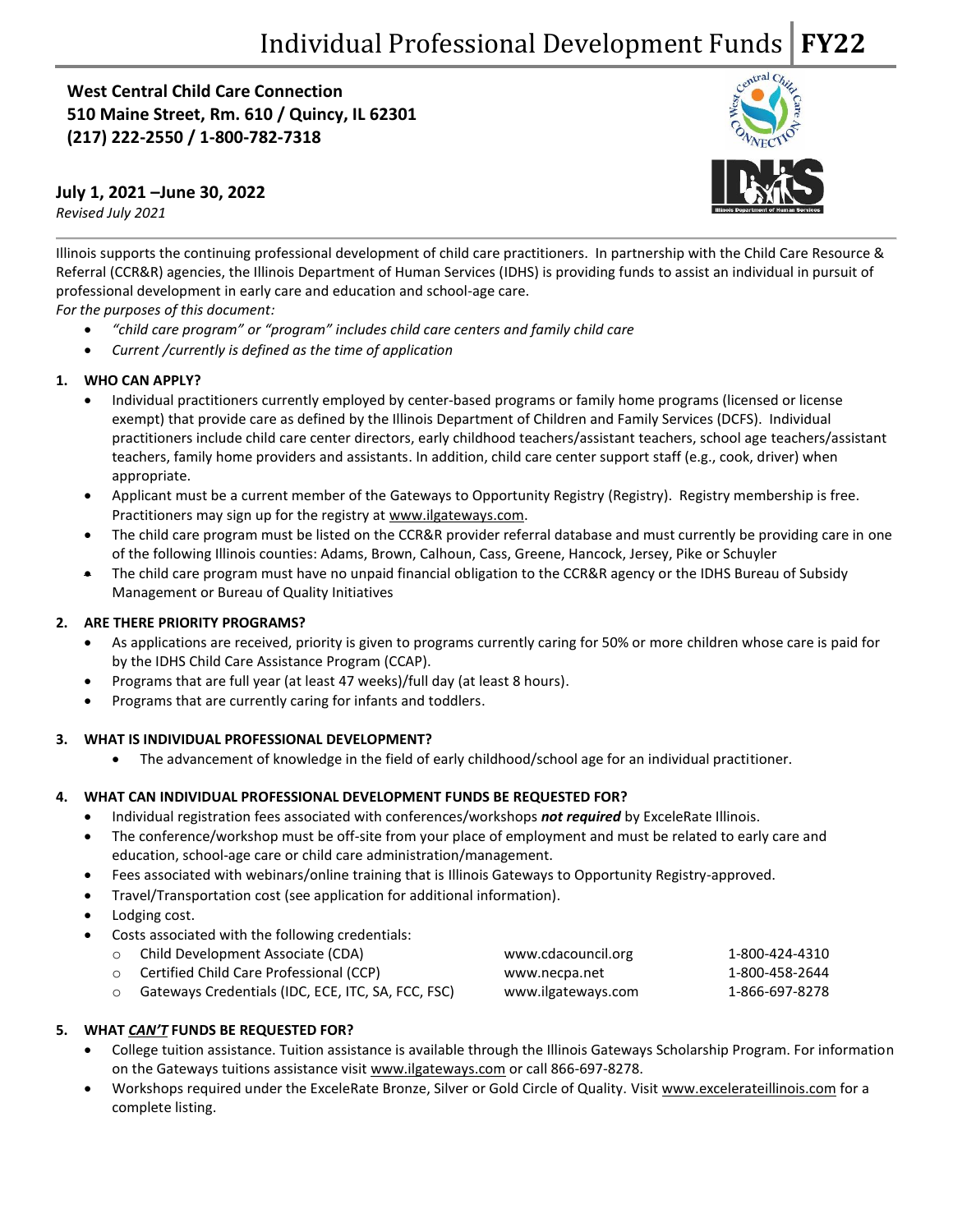- Conference/workshops in which West Central Child Care Connection is the fiscal agent (i.e., registration fees are paid to the CCR&R).
- Special events during a conference (e.g., concert, recognition event, reception, etc.).
- The cost of meals or refreshments (unless included in basic registration fee).
- Group/staff training on-site or off site arranged by a provider group or child care program.
- Out of state conferences/workshops. Including registration and travel costs.
- Conferences/workshops in which the primary focus in political advocacy and/or sectarian (religious) instruction.
- Advisors, Consultants or Mentors.
- Substitute care.
- Membership fee to a professional organization.

#### **6. WHAT ARE FUNDING MINIMUMS/MAXIMUMS?**

- The minimum request is \$15.
- The maximum funding amount per event/credential is 80% of the actual cost, as funding allows.
- The maximum funding amount available per person is up to \$500 per fiscal year (July 1 June 30).
- Additional information is on the application, Step 2.

#### **7. WHAT IS THE APPLICATION PROCESS?**

- Individuals complete and submit an application along with the required supporting documentation (see question 8).
- As applications are received, priority is given to programs currently caring for 50% or more children whose care is paid for by the IDHS CCAP.
- The CCR&R will notify you in writing if your application has been approved or denied, and if approved, the amount in which your request was funded.

#### **8. WHAT SUPPORTING DOCUMENTATION IS NEEDED?**

*Italicized items are required at the time of application.* Remaining documentation is to be submitted to CCR&R within 30 days of the event date and/or completion date.

- *Proof of Gateways Registry membership (i.e. copy of membership ID or Professional Development Record).*
- *Announcement and/or outline and description for conference/workshop/online course. Announcement must include fees/cost and sponsoring entity.*
- *W-9 form (the form is available a[t www.irs.gov\)](http://www.irs.gov/).*
- Receipt/proof of payment for registration and/or credential fees.
- Documentation of attendance/completion.
- If applicable confirmation/receipt for lodging and/or transportation costs (train, bus).
- If applicable printout documenting trip mileage (e.g., Google Maps, Yahoo Maps, etc).

#### **9. HOW IS PAYMENT MADE?**

- You will be notified in writing if your application has been approved or denied, and if approved, the amount in which your request was funded.
- Payments can be made and mailed directly to the conference sponsor, individual, credentialing body or the child care program named in Step 3 Payment Information Section of the application.
- Individuals/programs that receive payment will be responsible for W-9 documentation and taxes.
- Payment cannot be made until a complete application and required documentation is received.

## **10. WHAT IS THE DEADLINE FOR SUBMITTING MY APPLICATION?**

- Ongoing as funds allow.
- Please see question #8 regarding remaining required supporting documentation due within 30 days after the event.
- CCR&R will receive applications + supporting documentation throughout the year; however, for applications to be considered, all applications + supporting documentation must be received at the CCRR by June 1<sup>st</sup>, 2021.

#### **11. WHERE ARE APPLICATIONS SUBMITTED?**

• **West Central Child Care Connection/510 Maine St, Rm. 610/Quincy, IL 62301 Fax: (217) 222-3133 or Email[: robin@wcccc.com](mailto:robin@wcccc.com)**

#### **12. FOR MORE INFORMATION OR TO ANSWER FURTHER QUESTIONS, PLEASE CONTACT:**

• **Robin Ayers at (217) 222-2550 or 1-800-782-7318 or Email: robin@wcccc.com**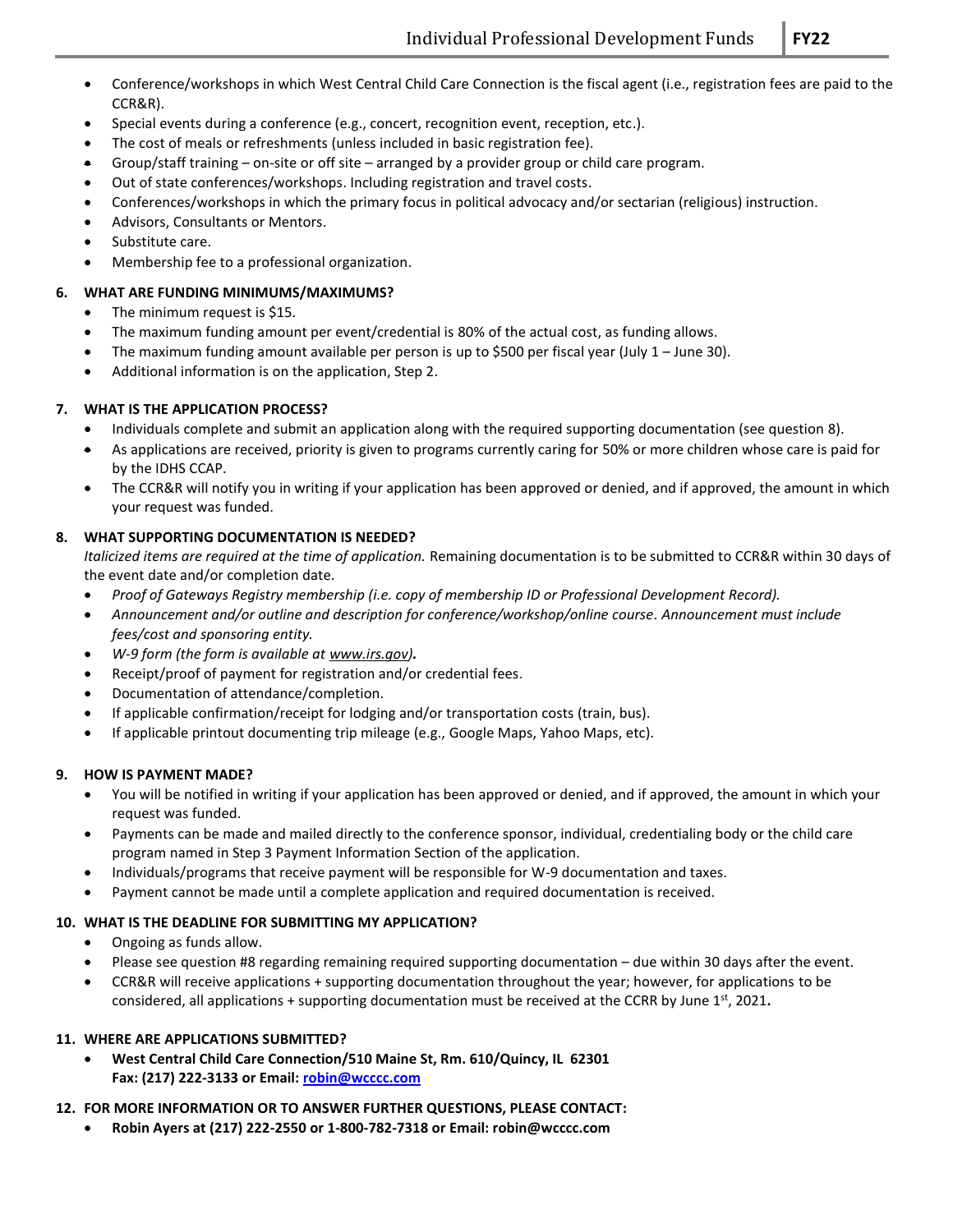#### **13. DO THE FUNDS NEED TO BE REPAID?**

- This is a grant program, which means funds do not generally need to be paid back. However, the grant funds come from the State of Illinois, and certain policies and procedures must be followed.
- In the event that payment is made for a conference/workshop, but you or an alternate are unable to attend, the individual/child care program will need to work with the CCR&R regarding the return of funds.
- In the event that payment is made for a credential and the individual withdraws or does not complete the process, the individual/child care program will need to work with the CCR&R regarding the return of funds.
- In the event payment is made for a credential and the program withdraws or does not complete the process (defined as the required steps), the child care program will need to work with the CCR&R regarding the return of funds.
- In the event of over or improper payment or reimbursement, appropriate arrangements will need to be made with the CCR&R regarding return of funds.

#### **14. WHAT ELSE DO I NEED TO KNOW?**

Application, payment for activity, and activity must occur within the current funding cycle (7/1/21-6/30/22).

- Only completed applications will be considered.
- Applicants must use the provided application for July 2021-June 2022.
- Faxed/electronic applications will be accepted.
- Funding is limited and not guaranteed.
- Maximums are in place; however partial funding may be awarded.
- Payment cannot be made until a complete application and all required supporting documents are received.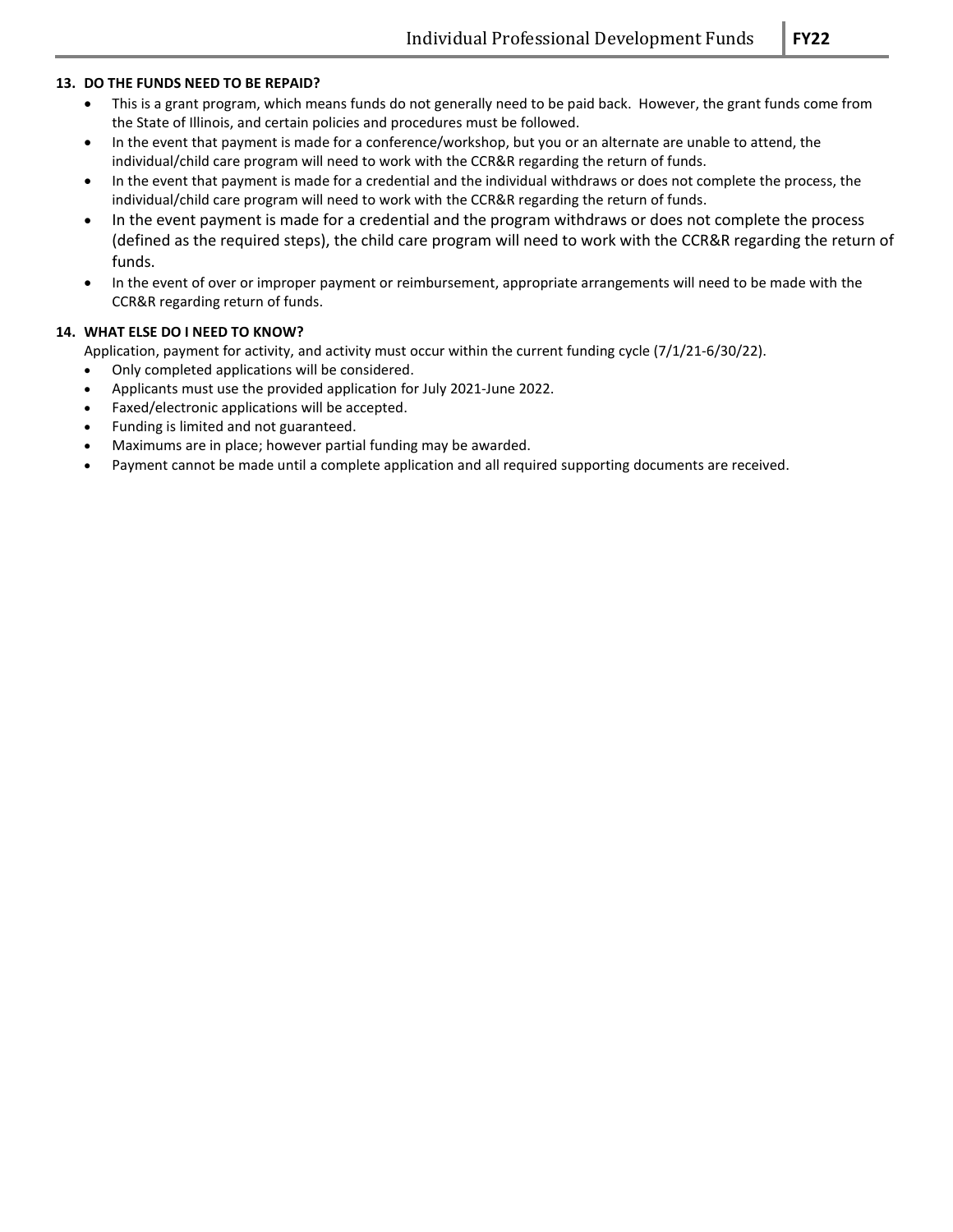# Individual Professional Development Application Form

**West Central Child Care Connection 510 Maine Street, Rm. 610/Quincy, IL 62301 (217) 222-2550 / 1-800-782-7318**

## **July 1, 2021 – June 30, 2022**

The current year application form must be used. This application may not be reformatted.

➔ Please type or print using black or blue ink

➔ Complete *all fields*; use "NA" if not applicable – **do not leave any field blank**

- ➔ Refer to the Individual Professional Development Instructions and Requirements
- ➔ Be sure to review the checklist in Step 4

| <b>STEP 1: Applicant Information</b>                                                                                                                                            |                                                                              |                                                                                                                                                                                                                                                     |                                 |  |                                           |                                                |          |
|---------------------------------------------------------------------------------------------------------------------------------------------------------------------------------|------------------------------------------------------------------------------|-----------------------------------------------------------------------------------------------------------------------------------------------------------------------------------------------------------------------------------------------------|---------------------------------|--|-------------------------------------------|------------------------------------------------|----------|
| <b>Applicant First Name:</b>                                                                                                                                                    |                                                                              |                                                                                                                                                                                                                                                     |                                 |  | <b>Applicant Last Name:</b>               |                                                |          |
| <b>Applicant Address:</b>                                                                                                                                                       |                                                                              |                                                                                                                                                                                                                                                     |                                 |  |                                           |                                                |          |
| City:                                                                                                                                                                           |                                                                              | State:                                                                                                                                                                                                                                              | Zip Code:                       |  |                                           | County:                                        |          |
| Mailing address (if different):                                                                                                                                                 |                                                                              |                                                                                                                                                                                                                                                     |                                 |  |                                           |                                                |          |
| Program Phone #: ()                                                                                                                                                             |                                                                              |                                                                                                                                                                                                                                                     |                                 |  | Email: O Personal<br>OProgram             |                                                |          |
| Gateways Registry #                                                                                                                                                             |                                                                              |                                                                                                                                                                                                                                                     |                                 |  |                                           |                                                |          |
|                                                                                                                                                                                 |                                                                              | Program is: OLicensed Child Care Center O License Exempt Child Care Center OLicensed Family Child Care OLicense Exempt Family Child Care                                                                                                            |                                 |  |                                           |                                                |          |
| Program (work site) Name:                                                                                                                                                       |                                                                              |                                                                                                                                                                                                                                                     |                                 |  |                                           |                                                |          |
| Program (work site) Address:                                                                                                                                                    |                                                                              |                                                                                                                                                                                                                                                     |                                 |  |                                           |                                                |          |
| City:                                                                                                                                                                           |                                                                              | State: IL                                                                                                                                                                                                                                           | Zip Code:                       |  |                                           | County:                                        |          |
|                                                                                                                                                                                 | What date did you begin employment at this site?<br>Month:<br>Year:<br>Date: |                                                                                                                                                                                                                                                     |                                 |  |                                           |                                                |          |
|                                                                                                                                                                                 |                                                                              | Role: check the one that best describes your current position:                                                                                                                                                                                      |                                 |  |                                           |                                                |          |
| O Director /<br>Administrator                                                                                                                                                   | O Assistant<br>Director                                                      | O Director /<br>Teacher                                                                                                                                                                                                                             | O Teacher                       |  | O Assistant<br>Teacher                    | O Substitute /<br>Floater                      | O Other: |
| O Family Child<br>Care (FCC)                                                                                                                                                    | O FCC Assistant                                                              | O Group FCC<br>Provider                                                                                                                                                                                                                             | O Group FCC<br>Assistant        |  | O School Age<br><b>Child Care Teacher</b> | O School Age<br><b>Child Care</b><br>Assistant |          |
| Age group YOU currently provide care for (center staff, check 1 primary age range; FCC providers check all that apply):                                                         |                                                                              |                                                                                                                                                                                                                                                     |                                 |  |                                           |                                                |          |
| $O$ Infants<br>$6$ wks $-14$ mos                                                                                                                                                | O Toddlers<br>15-23 mos.                                                     | O Twos<br>24-35 mos                                                                                                                                                                                                                                 | O Preschool<br>3-5 years        |  | O School Age<br>K-12 years                | O Not Applicable                               |          |
| Please have the Program Administrator complete the following formula to determine the percentage of children in your<br>program receiving IDHS child care financial assistance. |                                                                              |                                                                                                                                                                                                                                                     |                                 |  |                                           |                                                |          |
| enrollment)                                                                                                                                                                     |                                                                              | To calculate: Total Number of children with IDHS Financial Assistance DIVIDED by Current total Enrollment MULTIPLIED by<br>100 EQUALS Percentage of Children Receiving IDHS Assistance. (FCC providers: include your own children, under age 13, in |                                 |  |                                           |                                                |          |
|                                                                                                                                                                                 | # of IDHS Children                                                           |                                                                                                                                                                                                                                                     | <b>Current Total Enrollment</b> |  | $X$ 100 =                                 | <b>Percentage of IDHS Children</b>             | %        |

## **STEP 2: Funding Request Information**





 $\overline{a}$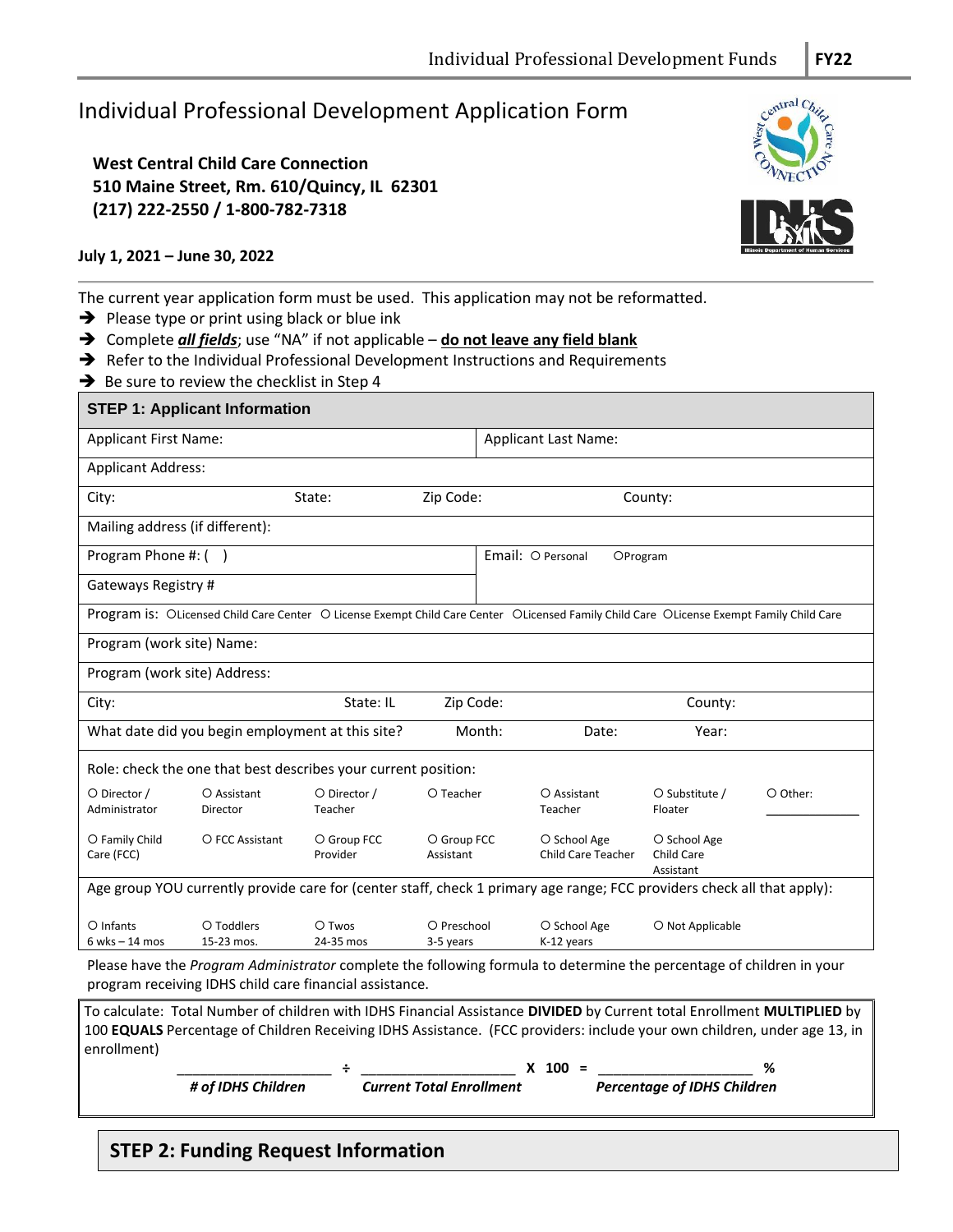- The minimum request is \$15
- The maximum funding amounts per event/credential listed in the charts below, and
- The maximum funding amount available per person is up to \$500 per fiscal year (July 1 June 30)

#### **To be eligible for travel and/or lodging funding:**

- Event location must be at least 60 miles (one way) from the individual's place of business
- Travel, when requesting mileage, only applies to the principal driver
- Lodging is available up to two (2) nights

## **2A: Workshop/On Line Training / Conference**

| Name of event: |       | Date(s) attending: |         |  |
|----------------|-------|--------------------|---------|--|
|                |       |                    |         |  |
| Location:      | Citv: | State:             | County: |  |

| am requesting Professional Development Funds to (check all that apply): | Conference/<br>Workshop | Credential |
|-------------------------------------------------------------------------|-------------------------|------------|
| Implement better practices/program improvements                         |                         |            |
| Meet DCFS training requirements                                         |                         |            |
| Meet CCAP Health & Safety training requirements                         |                         |            |
| Obtain qualifications for a new position                                |                         |            |
| To obtain a credential (new or renewal)                                 |                         |            |
| Meet accreditation standards                                            |                         |            |
| Other (list):                                                           |                         |            |
| Training Hours and type of credit (check all that apply):               | <b>Check Type</b>       | # of hours |
| <b>DCFS clock hours</b>                                                 |                         |            |
| Continuing Education Units (CEUs)                                       |                         |            |
| Child Development Associate (CDA) clock hours                           |                         |            |
| Continuing Professional Development Units (CPDU)                        |                         |            |
| Other (list):                                                           |                         |            |

| <b>Total Amount(s) Requested</b>                                          | <b>CCR&amp;R MAX</b> | <b>Actual Cost</b> |  |  |
|---------------------------------------------------------------------------|----------------------|--------------------|--|--|
| Workshop / Off-Site Training Registration Fee<br>□                        |                      | \$                 |  |  |
| Webinars/Online Training Modules Registration Fee<br>$\Box$               | 80% of the           | \$                 |  |  |
| Conference Registration Fee<br>□                                          | actual cost,         | \$                 |  |  |
| Travel/Transportation (mileage / train / bus)<br>□                        | as funding           | $\overline{\xi}$   |  |  |
| Mileage reimbursed $@.56/mile.$                                           | allows               |                    |  |  |
| Actual mileage one way ____ x 2= ____ x .56 = Actual Cost                 |                      |                    |  |  |
| Lodging: maximum nights, up to 2 per event<br>□                           |                      | \$                 |  |  |
| Cost per night $\frac{5}{2}$ x _____ nights = Actual Cost                 |                      |                    |  |  |
| <b>TOTAL AMOUNT</b>                                                       |                      | \$                 |  |  |
| To calculate 80% of the actual cost:<br><b>Total Amount</b><br>$X$ 0.80 = |                      |                    |  |  |
| Total Requested (2A)                                                      |                      |                    |  |  |
| <b>TOTAL REQUESTED 2A</b> (amount entered after calculating 80%)          | \$                   |                    |  |  |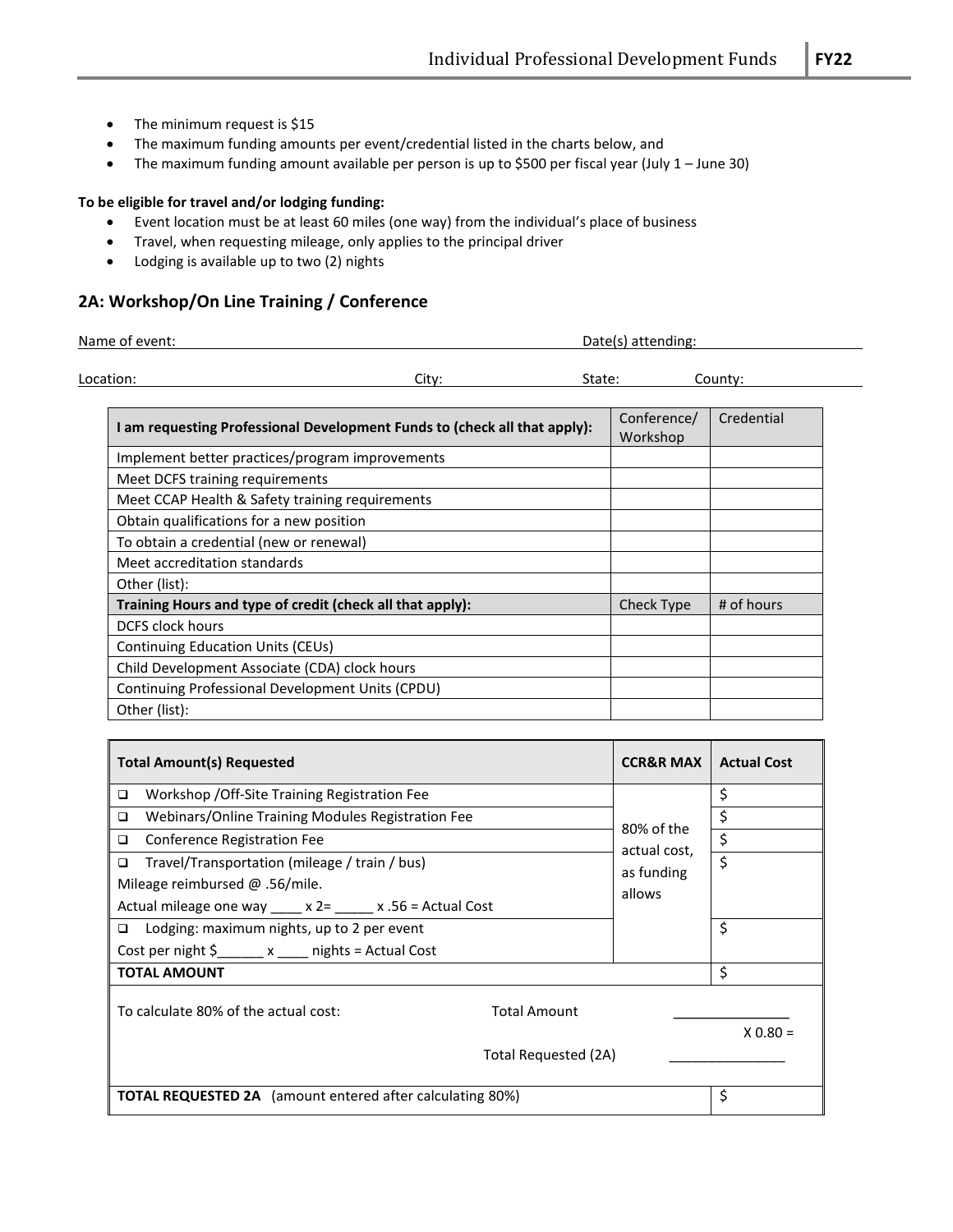## **2B: CREDENTIAL**

| For credential funds request, complete below:                                                                                                                           |             | <b>CCR&amp;R Max</b><br>80% | <b>Amount</b><br><b>Requested</b> |  |  |
|-------------------------------------------------------------------------------------------------------------------------------------------------------------------------|-------------|-----------------------------|-----------------------------------|--|--|
| Costs are as of July 1, 2020 per respective websites<br><b>Child Development Associate (CDA)</b>                                                                        |             |                             |                                   |  |  |
| Assessment Fee (\$425 on line/ \$500 for paper)                                                                                                                         | \$425/\$500 | \$340/\$400                 | \$                                |  |  |
| Credential Renewal Fee (\$150 for paper / \$125 for online)<br>□                                                                                                        | \$150/\$125 | \$120/\$100                 | \$                                |  |  |
| <b>Certified Childcare Professional (CCP)</b>                                                                                                                           |             |                             |                                   |  |  |
| □ Credential Fee                                                                                                                                                        | \$350       | \$280                       | \$                                |  |  |
| <b>Credential Renewal Fee</b><br>□                                                                                                                                      | \$49.95     | \$40                        | \$                                |  |  |
| <b>Gateways Credentials</b>                                                                                                                                             |             |                             |                                   |  |  |
| Indicate Credential and level:                                                                                                                                          |             |                             |                                   |  |  |
| Illinois Director Credential<br>$\Box$ School Age Youth Development Credential 2<br>$\mathbf{u}$ $\mathbf{m}$<br>❏<br>$\mathbf{I}$                                      |             | 3                           | 4<br>- 5                          |  |  |
| $\Box$ Family Child Care Credential<br><b>ECE Credential</b><br>$2 \quad 3 \quad 4 \quad 5$<br>□                                                                        |             | $2^{\circ}$                 | 3<br>4<br>-5                      |  |  |
| $\Box$ Family Specialist Credential<br>Infant/Toddler Credential<br>$2 \quad 3 \quad 4 \quad 5$<br>▫                                                                    |             | $\mathbf{2}$                | 3 4 5                             |  |  |
| Application Fee                                                                                                                                                         | \$65        | \$52                        | \$                                |  |  |
| Level Advancement Fee<br>◻                                                                                                                                              | \$65        | \$52                        | \$                                |  |  |
| <b>Credential Renewal Fee</b><br>▫                                                                                                                                      | \$65        | \$52                        | \$                                |  |  |
| Other (to calculate 80%, multiple the actual cost by 0.80)                                                                                                              |             |                             |                                   |  |  |
| <b>CARE Courses</b>                                                                                                                                                     | varies      | 80%                         | \$                                |  |  |
| <b>CDA Online Training Course</b>                                                                                                                                       | varies      | 80%                         | \$                                |  |  |
| <b>CCP Online Training</b><br>□Care Course □CDA Online □CCP Online                                                                                                      | varies      | 80%                         | \$                                |  |  |
| \$<br><b>TOTAL AMOUNT REQUESTED 2B</b>                                                                                                                                  |             |                             |                                   |  |  |
| <b>STEP 3: Payment Information</b>                                                                                                                                      |             |                             |                                   |  |  |
| Have you received funding from another source to assist with conference, workshop, or credential fees?                                                                  |             | I INO                       | <b>I</b> YES                      |  |  |
| If yes, explain and list amount:                                                                                                                                        |             |                             |                                   |  |  |
| Request is being made for (check all that applies):                                                                                                                     |             |                             |                                   |  |  |
| Workshop $\Box$ On-line $\Box$ Conference $\Box$ Credential                                                                                                             |             |                             |                                   |  |  |
| If requesting funding for travel/transportation and or lodging, provide the following information:                                                                      |             |                             |                                   |  |  |
| <b>T</b> Bus<br>Mode of transportation:<br>Car<br>   Train                                                                                                              |             |                             |                                   |  |  |
| Did you/will you ride with someone?<br><b>NO</b>                                                                                                                        |             |                             |                                   |  |  |
| Did you/will you share a room with someone?<br>$\sqrt{ }$ YES If yes, who<br><b>NO</b>                                                                                  |             |                             |                                   |  |  |
| TOTAL AMOUNT REQUESTED (2A + 2B) \$                                                                                                                                     |             |                             |                                   |  |  |
| Requesting payment(s) be made to:                                                                                                                                       |             |                             |                                   |  |  |
| $\sqrt{\frac{1}{2}}$ Workshop/Conference/On-Line Sponsor $\sqrt{\frac{1}{2}}$ Applicant $\sqrt{\frac{1}{2}}$ Child Care program $\sqrt{\frac{1}{2}}$ Credentialing body |             |                             |                                   |  |  |
| Make Check Payable To:                                                                                                                                                  |             |                             |                                   |  |  |
| Must match Box 1 of the W-9 form                                                                                                                                        |             |                             |                                   |  |  |
| <b>Address</b><br>City:                                                                                                                                                 | State:      | Zip Code:                   |                                   |  |  |
| Applicant Social Security Number/ or FEIN Number (REQUIRED):                                                                                                            |             |                             |                                   |  |  |
| <b>STEP 4: Application Checklist and Authorization</b>                                                                                                                  |             |                             |                                   |  |  |